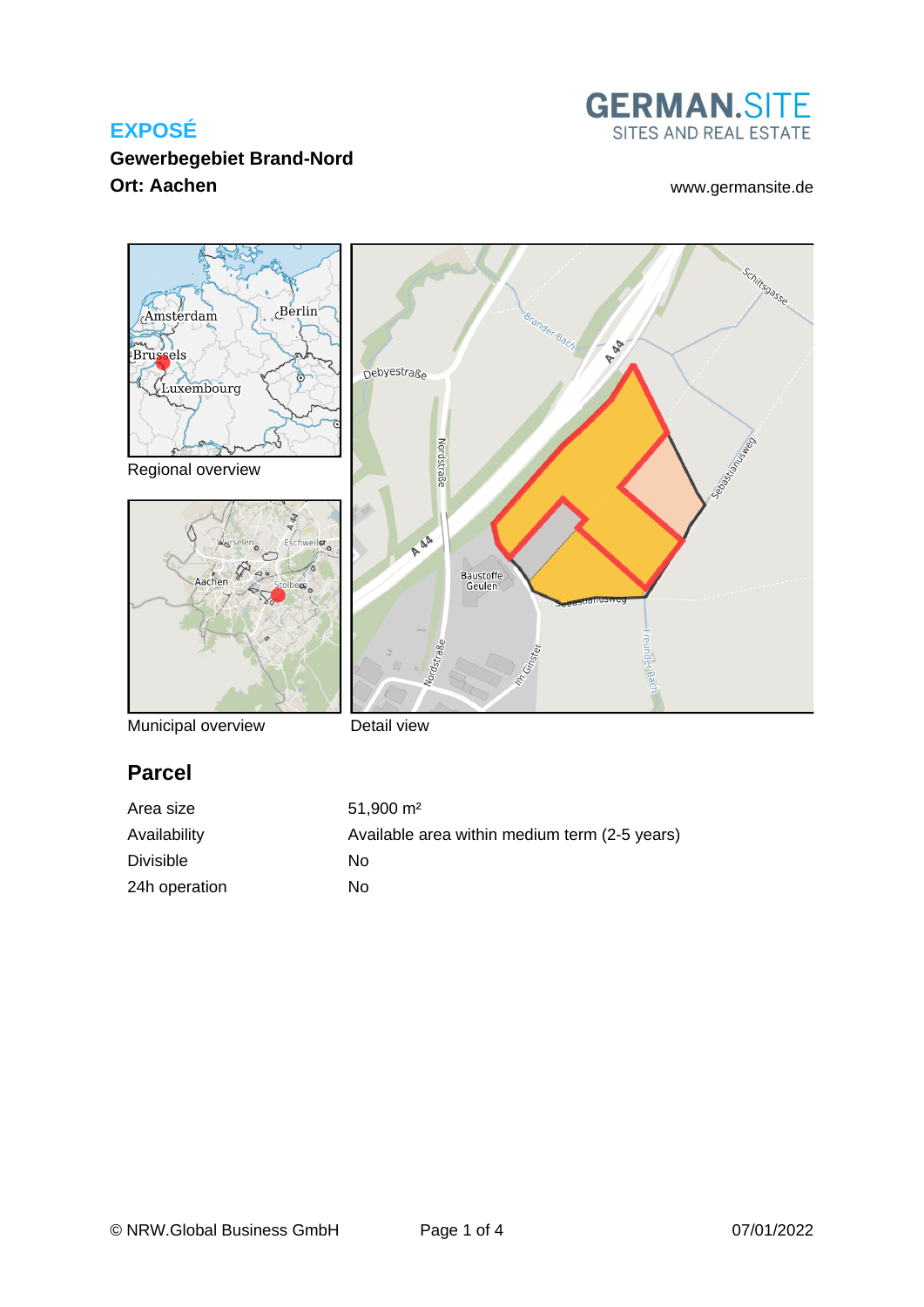

**Gewerbegebiet Brand-Nord Ort: Aachen** [www.germansite.de](http://www.germansite.de)

#### **Details on commercial zone**

Connected infrastructure and well adjacent

Located conveniently at A44 and close to the centre of Aachen-Brand the business area Eilendorfer Straße offers optimal site conditions for nearly all branches of industry and trade. Numerous successful companies in the fields of automobile trade but also development and production in the branches of automotive, pharma, cosmetic and food are located in vicinity and convinced of the local advantages. The area of 23,000 qm offers about 10,000 qm buildings for production, stock and office and also further open spaces.

Industrial tax multiplier and the state of the 475.00 % Area type GE

#### **Links**

<https://www.gistra.de>



Erreichbarkeit in 20 Minuten: 422.000 Einwohner

## **Transport infrastructure**

| Freeway      | A44                       | 2.8 km  |
|--------------|---------------------------|---------|
| Airport      | Maastricht-Aachen         | 51 km   |
| Airport      | Liège (B)                 | 62.8 km |
| Port         | Liège (B)                 | 48.6 km |
| Port         | Binnenhavenweg Stein (NL) | 50.3 km |
| Rail freight | AC-Hbf                    | 8.5 km  |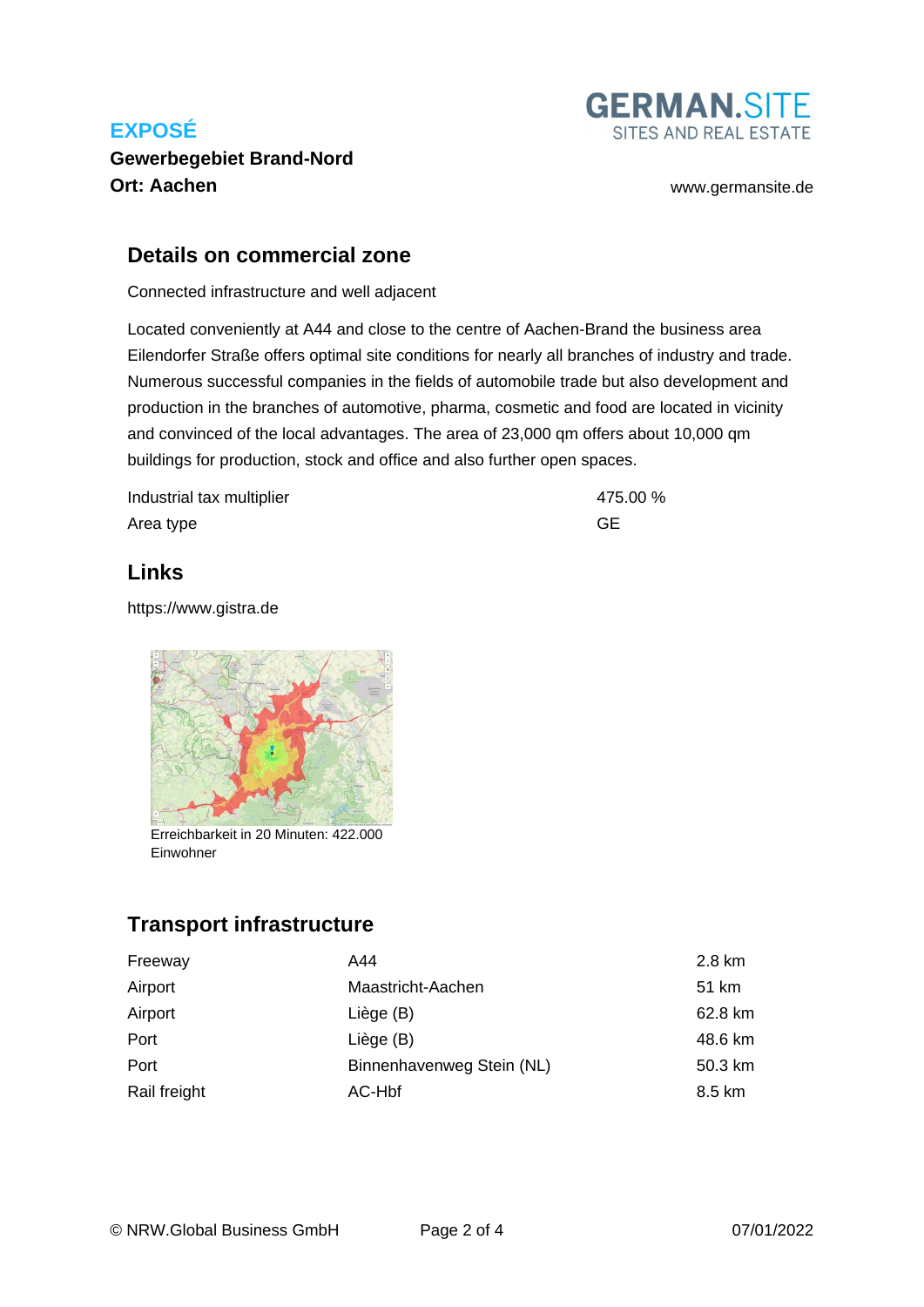

**Gewerbegebiet Brand-Nord Ort: Aachen** [www.germansite.de](http://www.germansite.de)

#### **Information about Aachen**

Aachen's successful economy is indicated by the number of high-tech companies within the region. It would be difficult to find such a concentration and variety of technical and scientific potential in any other region of Europe. Research and instruction at the highest level are provided by five centres of higher education, including the world famous RWTH Aachen University. In addition Aachen has four Fraunhofer Institutes and the largest university clinic in Europe.